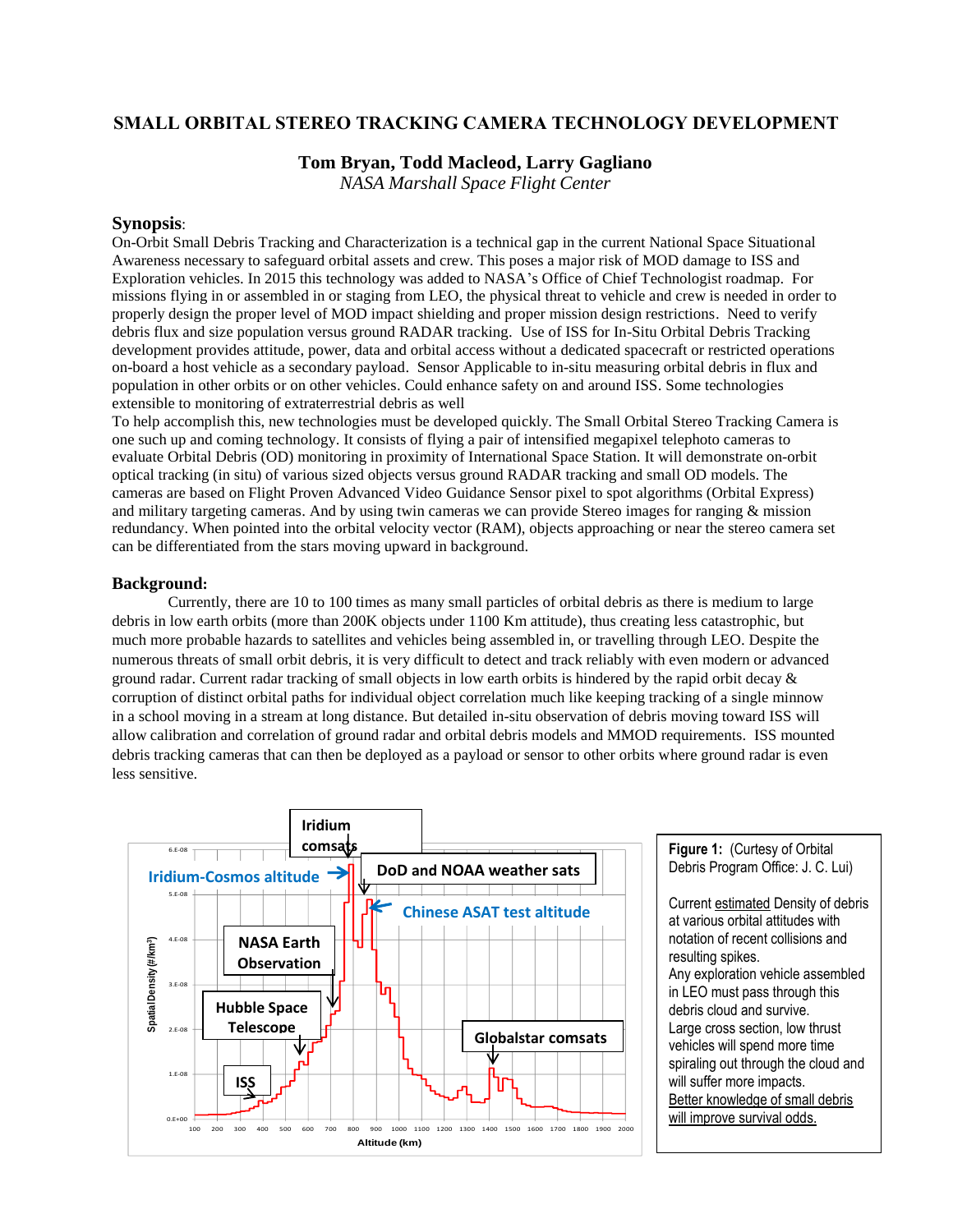Orbital Debris Tracking and Characterization has now been added to NASA Office of Chief Technologist's Technology Development Roadmap in Technology Area 5 (TA5) [Communications & Tracking] and is a technical gap in the current National Space Situational Awareness necessary to safeguard orbital assets and crews due to the risk of Orbital Debris damage to ISS & Exploration vehicles.

In response to the orbital debris risk, recent NASA Human Exploration mission designs currently utilize a highly elliptical orbit of 400 km x 80,000 km that allows support by a variety of existing launchers while minimizing exposure of Exploration vehicle to orbital debris with fast transits through high density orbits.

#### **Problem Solution:**

Sensor: Traditional orbital trackers looking for small, dim orbital derelicts and debris typically will stare at the stars and let any reflected light off the debris integrate in the imager for seconds, thus creating a streak across the image. The proposed Small Tracker will take a different angle on this problem by looking into the orbital velocity vector and letting the stars move "up" through the image while the co-orbiting debris moves toward the small tracker like a car in the opposing lane on a long highway at 15 kilometers per SECOND with the roadside scenery constantly moving by. But to be able to see the glint of sunlight from the small speeding bullets, we need to amplify their light with an intensified video imager such as the imager that is now incorporated into the Apache helicopter that transforms moonless nights into daytime scenery with only starlight (10-6 lux) and allows the pilot to recognize the faces of friend or foe. For our purposes, we will focus our image to a narrow field of view with a telephoto camera lens that has been ruggedized for launch and outer-space use.



Processing: Now we have a 2 M pixel image every 16 msec. that may have a pixel size orbital debris spot in a field of hundreds of stars from bright  $2<sup>nd</sup>$  magnitude stars down to faint 11th magnitude stars, so we need to sort out a lot of spots in a hurry like panning for a nugget of gold. Since MSFC has had success with the design, manufacturing, programming, testing, and integration of a few generations of video guidance sensor technology that provided the first automated docking in US history and was used at ISS by the European Automated Transfer Vehicle for cargo and that is used by Lens-Crafters for automated eyeglasses measurements and MSFC is also a world recognized optics manufacturing facility for low weight ruggedizing optics for flight on ISS and for airborne Shuttle tracking, this orbital tracking imager will be an ideal match for MSFC experience, skills and facilities. One of the challenges of video guidance sensors is the real-time pixel processing into spots that can be sorted into targeted spots at 120 M pixels per second, that is solved by processing each incoming pixel as part of spot or not and then groups these lit spot segments into spots using the massively parallel processing capacity of advanced FPGAs.

The small tracker will see hundreds of stars and one or more orbital objects in every image, so by looking at the relative motion of the spots from image to image, it is simple to discriminate the moving spots (stars) from the stationary spots (debris) and pick-out some good  $(5<sup>th</sup>$  magnitude) reference stars. This spot data is also used to control the imager for and the reference star data is sent with the orbital object spot data along with a star tracker output that may be bore-sighted parallel to the small tracker. From 120 M pixels per sec, the FPGA and embedded processors will reduce the images down into several dozen spots that are <99% stars moving pass the Small Tracker Imager versus the two to five orbital objects per day zooming pass ISS and also control & synchronize the image for good spots & stars. For stereo, each small tracker will send common reference stars to align the stereo spot data.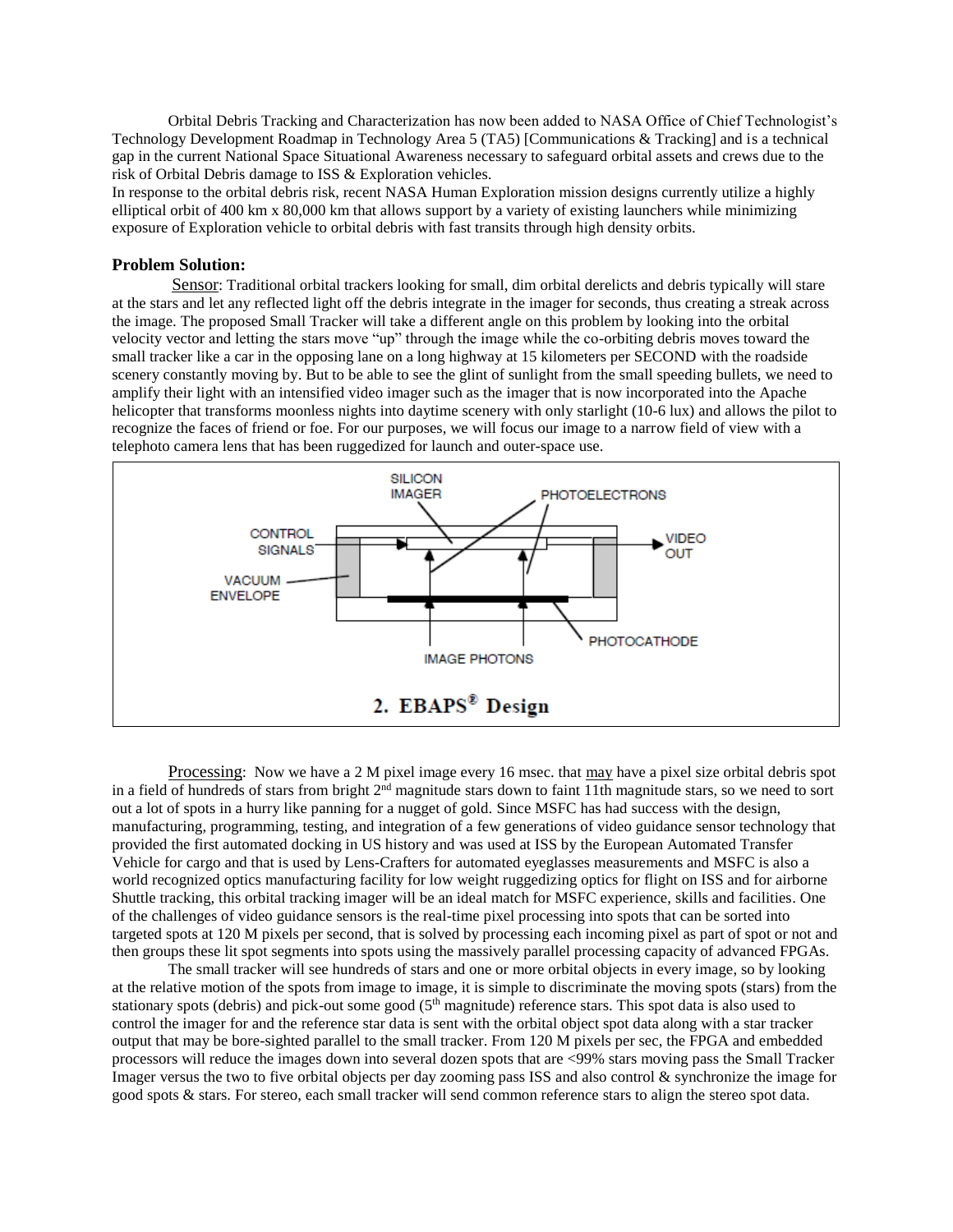

#### **Figure 3:** STARING images

Conceptual images from the Small Tracker using Amplified Real-time Imaging (STARING) when fixed on ISS looking toward the orbital velocity vector.

The Small Tracker will see Stars and other celestial objects "rise" through its Field of View (FOV) at the rotational rate of its orbit, but the glint off of orbital objects will move through the FOV at different rates and directions. Debris on a head-on collision course (or close) will stay in the FOV at ~14 Km per sec.

The Small Tracker can track at 60 frames /sec allowing up to 30 fixes before a near-miss pass.

A Stereo pair of Small Trackers can provide range data within 5-7 Km for better orbit measurements

Ground Testing: Once calibrated, the Small Tracker Imager can limit its output to the objects zooming past and some reference stars to use for precise tracking data and alignment to parallel spot data from the other stereo Tracker imager. One other variable that will have to be analyzed and verified is the optimal rotation of the image to the orbital pointing that will minimize pixel & spot processing versus debris discrimination. Tests will use a Dynamic Star Field Simulator that generates a high resolution image of the background stars and one to three small orbital objects (used to check Cube-sat star trackers) and perhaps some real-time star camera testing mounted to MSFC's Lunar Impact Telescope Observatory will verify the control and performance of the amplified imager, pixel-to-spot FPGA processing, and the orbital object discrimination algorithms. With successful testing, the Small Tracker using Amplified Real-time Imaging (STARIng) design would be ready to transition from breadboard to an ISS external payload.

Prototype & Proto-Flight Testing: After learning everything possible from an affordable laboratory breadboard, a flight style prototype must be designed, analyzed, and fabricated in order to perform flight packaging and environmental testing, including better heritage components. Another concern that must be address at this point is proton and neutron radiation performance for the planned mission orbit and inclination. Before redesigning (parts, optics, layout, operations) after performing these radiation expensive and time consuming tests, good analysis and vendor & user research may save time and money. After the final form, fit, and function (including the physical, electrical, data, and optional reference start tracker interfaces) configuration is agreed to, the environmental testing can be planned and done as well a final performance ground testing to have a one or two proto-flight sensors ready.